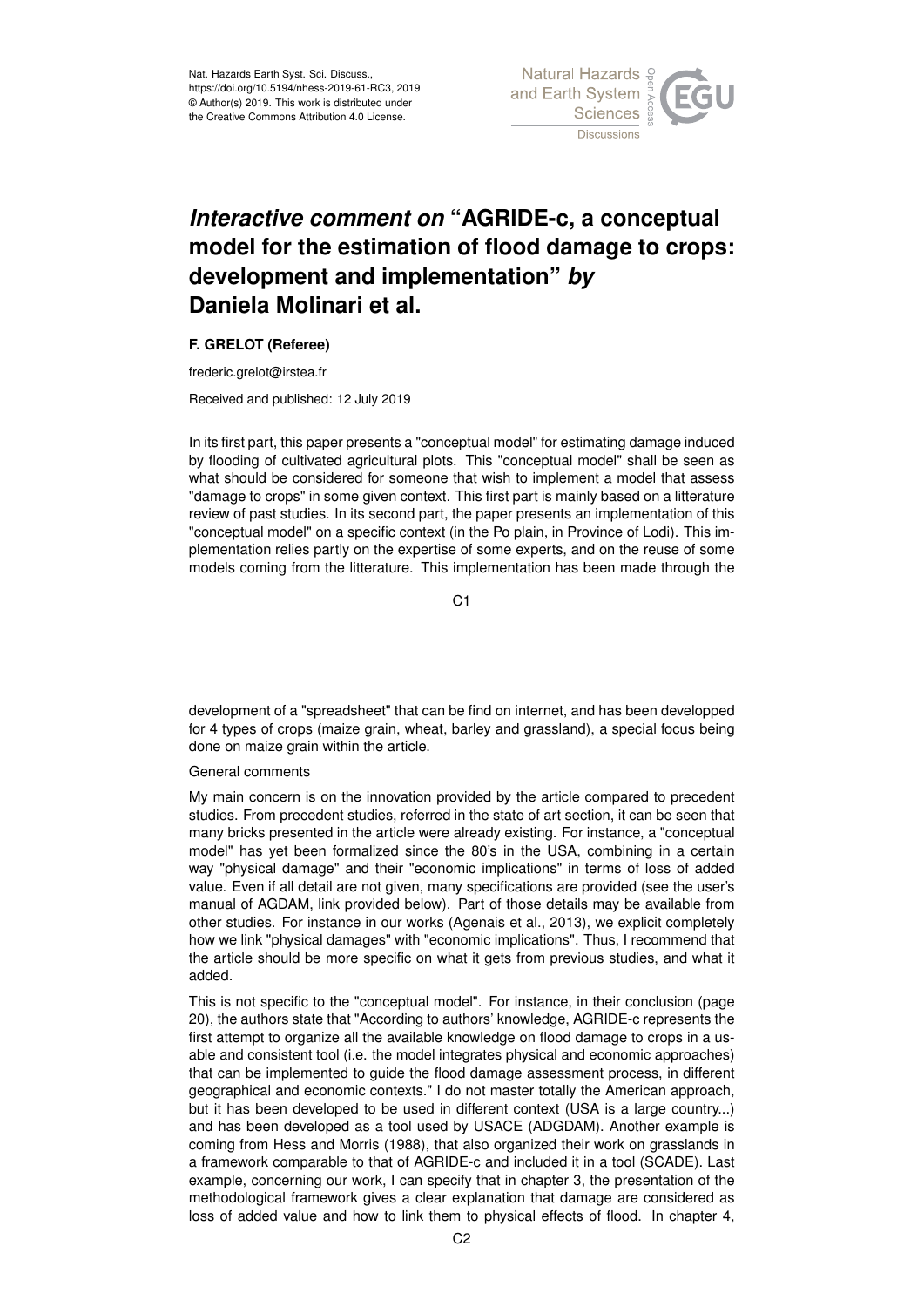we give some precision on modelling of damage to sub-component of farms (which include crops, vegetal material, soil, equipment). For crops, we explain how to take into account farmers' strategies (continuation, abandoning, reseeding for instance), depending on when the flood occurs compared to the crop calendar. In chapter 5 we explain that all this has been implemented in a tool called floodam (now floodam-agri), which aim is to help to adapt damage modelling to different context, including prices, crops calendars, and even also the question of the typology of culture to best fit with typology of GIS. I want also to point that the authors present results for 4 types of crops, whereas both the American and the French approaches deal with many more types (including permanent crops).

Secondly, I feel uncomfortable with the articulation of the two parts of the article, "conceptual model" and "implementation". From figure 2, it is expected that implementation of AGRIDE-c shall take into account all the phenomea described. But when coming to the implementation, it appears that many of those phenomena are not taken into account (loss of fertility due to sedimentation or loss of quality for instance). This shall be exposed in a clearer way not to induce false expectations on the scope of the study.

Third, I think that the conceptual model is incomplete, at least for perennial crops (such as vineyard, but also grassland). First, it does not seem clear that the authors get that for some culture it may be useful to separate crops (fruits) and vegetal material (trees). This is not restricted to vineyard and orchards, but may also be important for asparagus, and even certain type of grasslands. If vegetal material is affected by flood, there may be at least two types of effect that last more than one year. For a given plot, if some plants are to be "destroyed" by a flood, it is expected that yield reduction and thus of products, but also variations of charges occur during the following years. This type of effects are for instance implicitly taken into account in Agenais et al. Secondly

Forth, I think there are not sufficient description of the role of the direct consultation of experts for the current work. It is only said (page 7) that some experts were consulted (agronomists and representatives of the authorities responsible for agricultural damage

 $C<sub>3</sub>$ 

management and compensation), that this expertise were used to produce the production costs for normal activity (page 11, figure 3), the 3 possible strategies after a flood occur (pages 12-13) and an opinion on the suitability of yield reduction model coming from our works for maize grain (page 12). As many of the implementation seem to rely on the consultation of experts, I think a much more detailed description of this consultation shall be provided: how many experts has been consulted? What were their precise expertise, especially concerning flood impacts? What were their opinions on the data they provided? Have they been consulted on the results? What were their opinion on those results? What were their opinion on the transferability of those results on other context? This would strengthen this part of the work, that is almost invisible at the moment.

I would therefore recommend to be less ambitious in terms of interest of the article and to reorient it on the question of what has been necessary to adapt from previous works to a specific context. I invite the authors to be more precise on what they really include in their model, not on what they would have liked to include, because this makes things unclear for the reader. Another perspective would be to make a clear list of what that have not included. I also invite the authors to be more specific on how they have really implement their "local" model, by precising all the steps about consultations of experts. This seems important, especially for a expert-based approach. For those reasons I recommend a major revision.

#### Other comments

Given the scope of the article, I am not totally convinced that the state of the art analysis should be done in such a detailed way. This is more convenient for a kind of review articles. If this section should stay in such a detail version, some imprecision needs to be corrected. For instance: - P3-L16. "No model in Table 2 considers instead the behavior of farmers after the occurrence of the flood (e.g. the decision of abandoning the production or to continue with increasing production costs)..." Agenais et al. does (see chapter 4) - P3-L22. The distinction between "physically based" and "cost based"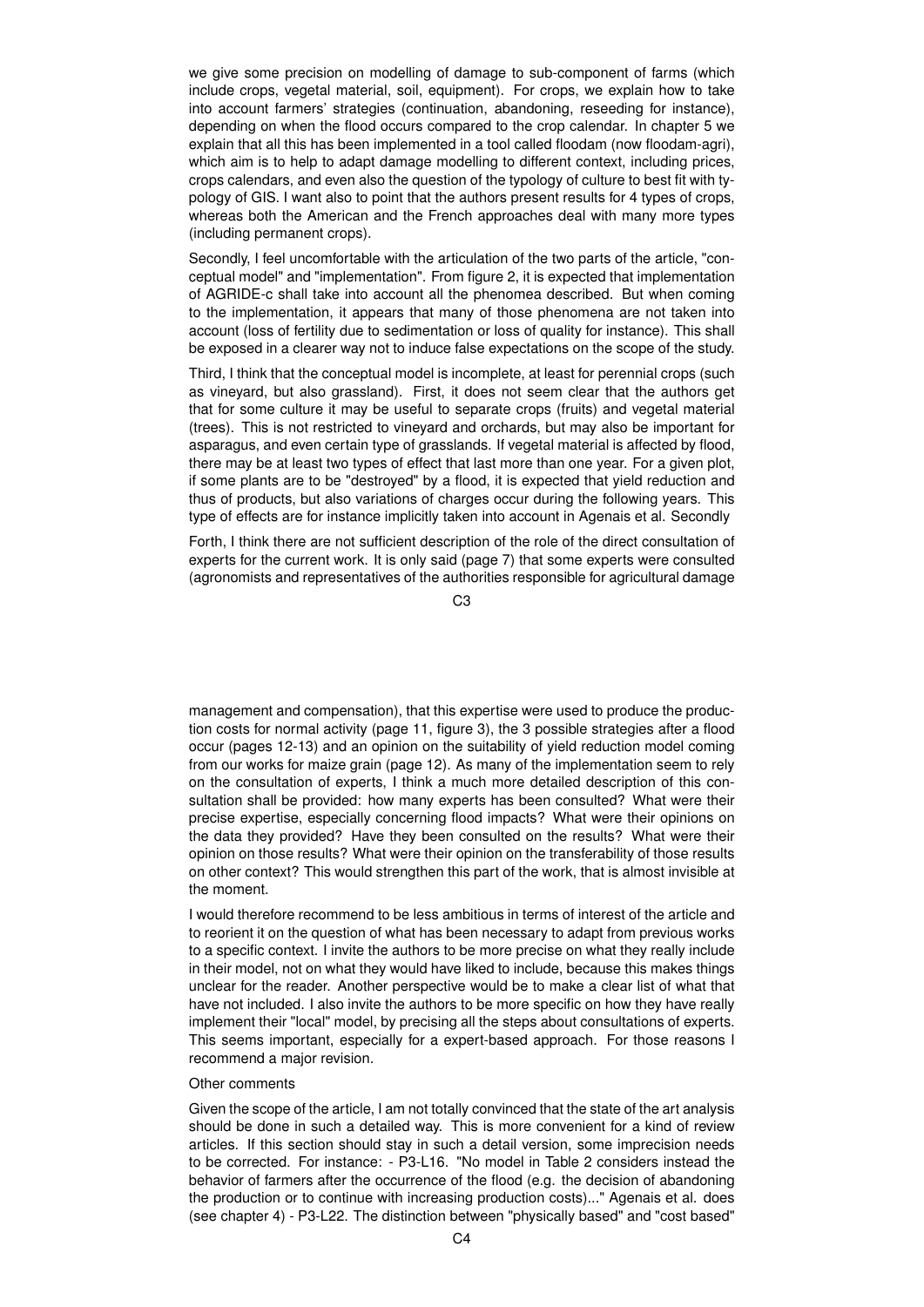is not clear. As formulated "cost based" models appears as simpler models where yield reduction is always total, which is not the case for "physical based" models. But for "physical based" models consequences in terms of production costs are considered. - Table 2. I am not convinced by the way some works are classified. For instance AGDAM cannot be said as "cost based", as it also consider some physical aspects on flood for yield reduction. I have not the time to check for all the works. Thus, I am not confident by what is presented in table 2. - P5-Table2 Agenais et al. present damage functions for 14 crops type, based on a detailed model of 50 crops types.

I haven't seen the demonstration of what is promised in the abstract about "comprehensive cost-benefit analyses of risk mitigation actions". What is said in the discussion (page 17) is just that AGRIDE-c provide a way to estimate direct damage to crops, but in fact, it is only one contributions among others. I also feel that the authors did not get that for CBA purpose, it should be considered a "collective perspective", without considering possible transfers. This is not clear (see remarks on the "spreadsheet" tools). I think that should be reformulated.

I haven't seen neither the demonstration that AGRIDE-c is a "a powerful tool to orient farmers' behavior towards more resilient damage alleviation practices". I do not know in detail what is the context of management of flood and agriculture in Italy. It is not presented in the article. But, this context may have some implications on what strategy would be follow by farmers, independently of what AGRIDE-c shall demonstrate. For instance, in France, if a farmer expect to receive some compensations from "Calamités Agricoles" (a State compensation scheme) or from "Assurances Récoltes" (Private insurance), he shall have to follow some recommendations concerning what he can follow as a strategy. If he does not, he may not receive any compensation. Also, it is not clear that the consequences presented are really those supported by the farmers. If there exists some compensations in Italia, this shall be included to provide a true "financial perspective" (point of view of the farmers).

I am not convinced by the the §starting line 19 on page 19, concerning the necessity of

### $C<sub>5</sub>$

"sediment and contaminant transport models" as the authors said before that they did not find available models to estimate the effects of sediment and contamination. This appears not coherent.

I think that some of the figures presenting the results shall be changed. In fact, in the title, the authors say that they analyze "damage to crops" but none of the figures clearly present a "net" damage. The reader has to make a mental effort to understand what are the damage from those figures (5 and 7): - make a difference between last point of the curve of scenario 0 and last points of three other curves for the production costs part - make a difference between a value given by a bar for scenario 0 and 3 other values for the "turnover" part - and then make a difference between the difference of turnover and the difference of production costs... Well, this should be done for the reader! This could allow to have a representation of the flood damage depending on the season of occurrence (as a function).

Concerning figure 1, the authors announce that relative damage is supplied by our works (Agenais et al. 2013), but this is not the case. Our results are expressed in absolute damage (see page 51 of our report). Thus, the figure 1 is an interpretation of what we have done, but this interpretation is not explained. Moreover this interpretation is necessary incorrect, as our results are presented on a seasonal time step (3 months) whereas the time scale in the figure 1 is one month. Moreover, as seen in our reports, relative damage are maximum only in summer, for long duration, and height over 130 cm, thus it is impossible to have relative damage of 100 % for any other case. I have not verified what is announced about the presentation of the results of Forster et al., but it shall be verified.

## "Spreadsheet" tool

I had a look at the "spreadsheet" tool, and I share some comments on it, as I understood that all the application where made thanks to it: - There is not a manual to help people use the tool, it would be nice (necessary?). - Technically this tool is not designed